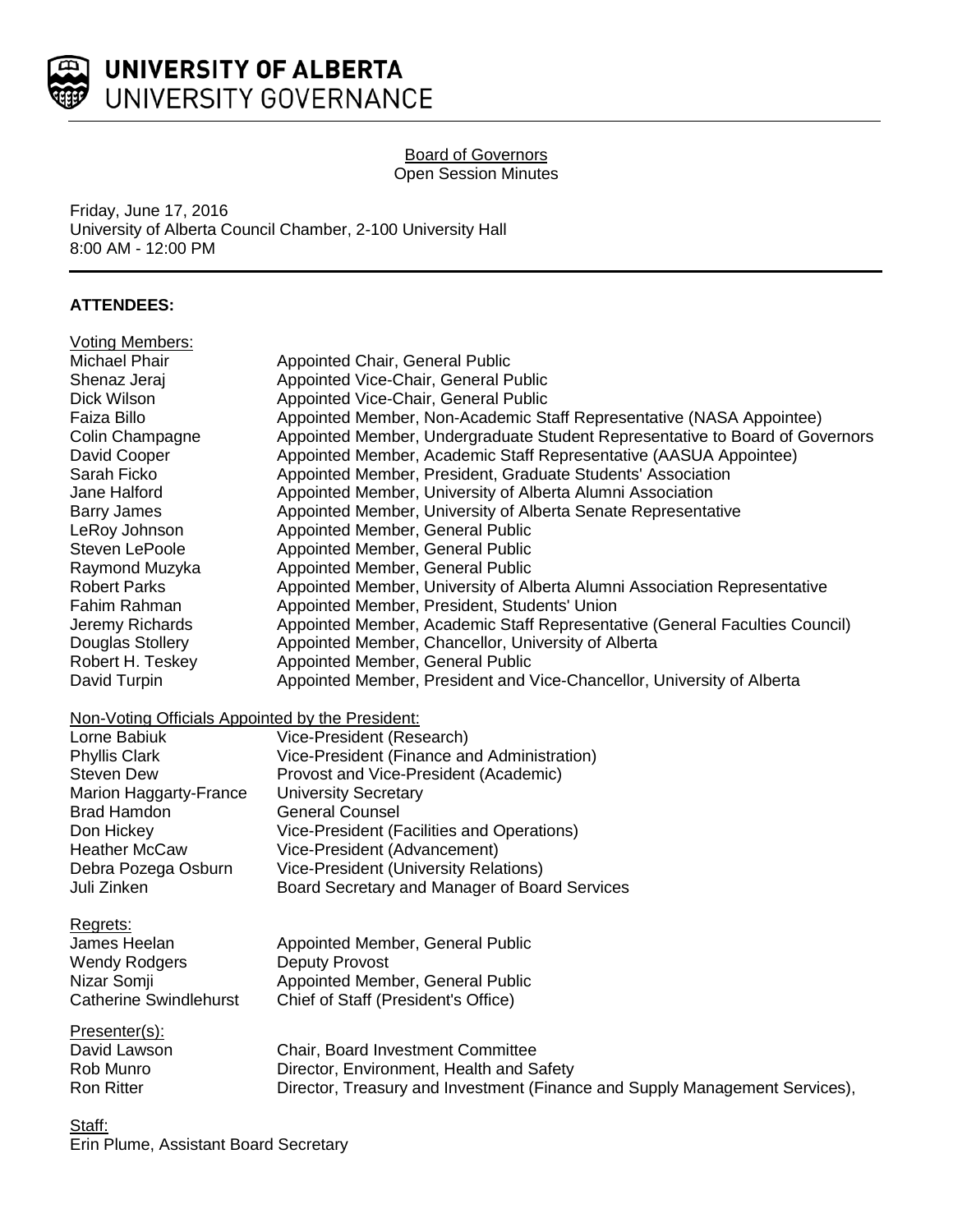## **OPENING SESSION**

1. Chair's Session

*Presenter(s)*: Michael Phair

## 1a. Call to Order and Confirmation of Quorum

*Presenter(s)*: Michael Phair

The Board Secretary confirmed that the attendance constituted quorum. The Chair called the meeting to order at 8:00 a.m.

### 1b. Approval of Open Session Agenda

Materials before members are contained in the official meeting file.

*Presenter(s)*: Michael Phair

The motion was moved and seconded.

THAT the Board of Governors approve the Open Session agenda as presented.

**CARRIED**

### 1c. Conflict of Interest - Opportunity for Declaration

*Presenter(s)*: Michael Phair

The Chair made note of the following:

- The University of Alberta has policy and procedure in place for Conflict of Interest and Conflict of Commitment, and Board members make annual disclosures.
- In addition, Board members must declare any conflict related to the Board Agenda of each meeting and, in the event of such conflict, absent themselves from the discussion and voting on the item.
- The *Post-secondary Learning Act*, Section 16(5) states that: The members of the board must act in the best interests of the university.

The Chair invited members to declare conflicts of interest related to the Open Session Agenda of the meeting. Mr James reminded members that he is Chair of the Audit Committee for the Province of Alberta and that the financial statements of the University are approved by this committee.

Seeing no further declarations, the Chair declared the question asked and answered.

#### 1d. Chair's Remarks

*Presenter(s)*: Michael Phair

The Chair welcomed members and guests and acknowledged all Indigenous peoples and the traditional lands on which the Board was gathered.

He offered a warm welcome especially to new Chancellor, Douglas Stollery, and congratulated Chancellor Stollery on his installation just two days before, noting that the Board was looking forward to working with the new Chancellor and benefiting from his wise counsel.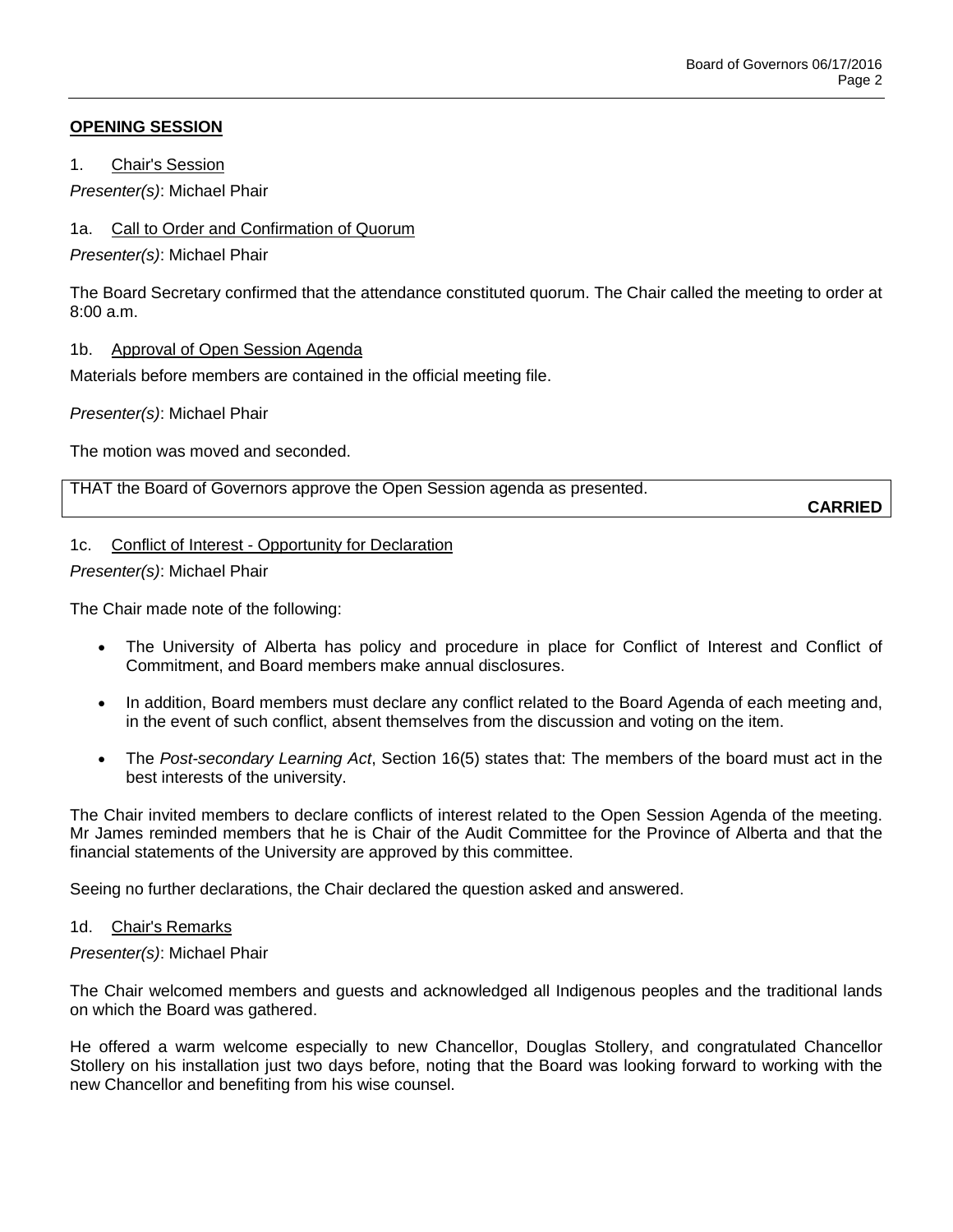The Chair also welcomed members of a delegation from the University's Global Academic Leadership Development program, a program formed following a Memorandum of Understanding signed between the University of Alberta and the Chinese Scholarship Council in 2011, to provide leadership training to Chinese university administrators in Canada.

The Chair acknowledged Shenaz Jeraj, Don Hickey, and external Board committee member, Robert Borelli, for recently completing the Directors Education Program offered by the Institute of Corporate Directors and thanked them for their commitment to governance.

He then recognized the Board's outgoing and retired members, noting that the Board had held its annual recognition dinner the night before. He acknowledged in particular two members for whom this was their final Board meeting: Bob Teskey for his six and a half years of service as a public member, and Jane Halford, who served as alumni representative since 2013. Board members joined the Chair in thanking Mr Teskey and Ms Halford for their valuable contributions to the Board and its committees over the past several years.

The Chair informed the Board that Terry Danyluk, University of Alberta Golden Bears volleyball head coach, had just recently been inducted into the Edmonton Sports Hall of Fame and congratulated Mr Danyluk for the welldeserved honour.

Finally, the Chair expressed his gratitude to the university community for its efforts in coming together to support the Fort McMurray community, indicating that he had personally heard from as far away as Milwaukie about the greatheartedness of the city and the University.

### 2. *Report of the President*

Materials before members are contained in the official meeting file.

## *Presenter(s)*: David Turpin

### *Discussion*:

In addition to his written report, Dr Turpin provided verbal points of interest to the Board on: the Douglas Goss Fund for Excellence (formerly the Board of Governors Fund for Excellence), informing the Board that he planned to allocate funds in alignment with priorities set by *For the Public Good*; and an update on the university's response to the Fort McMurray and Syrian refugee crises.

The President noted that this was likely the last Board of Governors' meeting for Don Hickey and Phyllis Clark, and led members in recognizing Mr Hickey and Ms Clark for their outstanding contributions to the University. He also congratulated the Board Chair for recently having a downtown park named after him in recognition of his contributions as city councillor.

The Board Chair thanked all university staff who had coordinated and participated in convocation over the last few weeks, noting the importance of convocation to a university. The President responded to a question from the Board regarding the number Syrian refugee scholarship recipients to date.

### 3. *Approval of the Consent Agenda*

Materials before members are contained in the official meeting file.

### *Presenter(s)*: Michael Phair

At the request of a member, the Chair removed Item 3gi - *University of Alberta Annual Report*, from the Consent Agenda.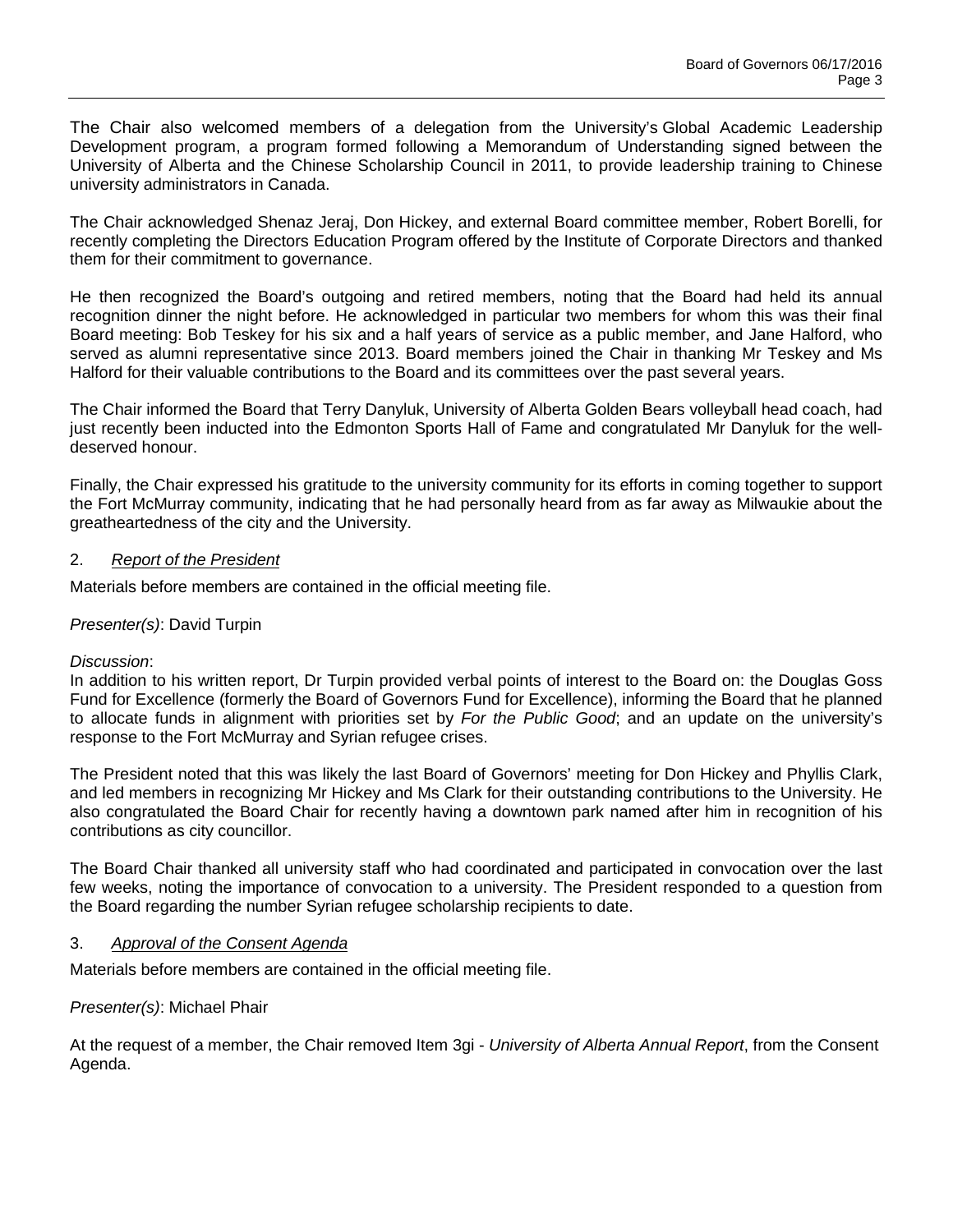*Action Items*

- 3a. Approval of the Open Session Minutes of May 13, 2016
- 3b. Approval of the Open Session Minutes of May 30, 2016
- 3c. *Report of the Board Finance and Property Committee*
- 3ci. Richard Husfloen Centre Disposition of Land and Order in Council
- 3cii. Hiram Holdings Property Acquisition of Land
- 3ciii. Fletcher Property Rescission of Previous Motion and Acquisition of Lands
- 3civ. University of Alberta Students' Union 2016/2017 Operating / Referendum Fees
- 3d. *Report of the Board Human Resources and Compensation Committee*
- 3di. Board Human Resources and Compensation Committee Terms of Reference
- 3e. *Report of the Human Resources and Compensation and Learning and Discovery Committees*
- 3ei. Proposed new Copyright Regulations
- 3f. *Report of the Board Learning and Discovery Committee*
- 3fi. Proposal to establish the Department of Critical Care Medicine (Faculty of Medicine and Dentistry)
- 3g. *Report of the University Relations Committee*
- 3gi. University of Alberta Annual Report *– item removed Information Reports*
- 3h. Report of the Audit Committee
- 3i. Report of the Finance and Property Committee
- 3j. Report of the Human Resources and Compensation Committee
- 3k. Report of the Learning and Discovery Committee
- 3l. Report of the University Relations Committee

# *Regular Reports*

- 3m. Chancellor's Report
- 3n. Alumni Association
- 3o. Students' Union
- 3p. Graduate Students' Association
- 3q. Association of Academic Staff
- 3r. Non-Academic Staff Association
- 3s. General Faculties Council
- 3t. Board Chair and Board Members Activity Report

The motion was moved and seconded.

THAT the Board of Governors approve the Open Session Consent Agenda, as amended.

**CARRIED**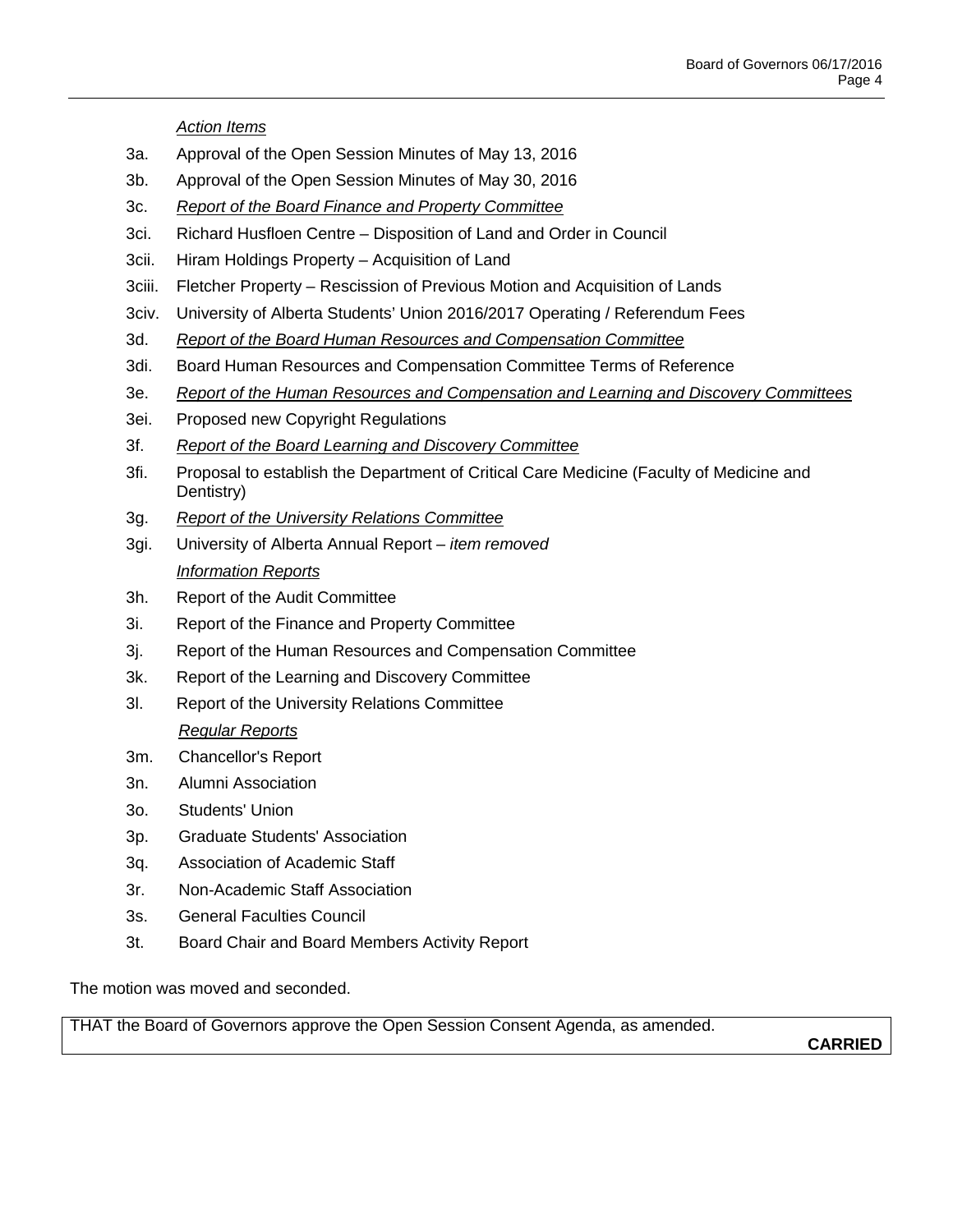# **ACTION ITEMS**

3g. *Report of the University Relations Committee*

*Presenter(s)*: Robert H Teskey

### 3gi. University of Alberta Annual Report to the Government of Alberta

Materials before members are contained in the official meeting file.

*Presenter(s)*: Phyllis Clark

*Purpose of the Proposal*: To provide the Board with the draft Annual Report, a requirement of the Government of Alberta, prepared in accordance with provincial guidelines and reports on the university's Comprehensive Institutional Plan and accomplishments during the period of April 1, 2015 to March 31, 2016.

#### *Discussion*:

A Board member raised a question regarding the revenue over expenditures chart on page 35 of the annual report, expressing concern that the sources of revenue listed are fixed and unlikely to increase but that expenses are likely to keep increasing. He questioned the financial sustainability of this model and asked administration what plan was in place to resolve this issue.

President Turpin indicated that the only option at this point was a decline in the number of people the university employs, and Dr Dew reminded members that while the university had been considering expanding revenue opportunities, one of the opportunities is currently under review by the Government upon the recommendation of the Auditor General of Alberta.

Members then engaged in discussion regarding the university's resources and potential solutions to the funding model, expressing the following: that faculty renewal is important; that if the university is not funded properly today, it won't have the resources to secure star faculty members of the future; that demands from various stakeholder groups must take into consideration the university's financial position; that cutting positions is not a sustainable approach; that it is challenging to attract donors in the current environment; the possibility of the university exploring, within the context of the institutional strategic plan, structural solutions to the structural deficit; that cuts to fulltime faculty will only hinder the research capability of a leading university; that operating costs will always be covered, but that government may never understand the importance and cost of higher education; and that additional funding will come if the university communicates that it serves an important public service fundamental to the well-being of society.

Dr Turpin responded to the various questions and concerns, noting that the university is working on various solutions including moving merit increases to faculties and departments rather than being controlled -centrally, and developing alternative revenue streams. He indicated that structural solutions are complex and rarely successful, often diminishing the quality of student experience as the student to faculty ratio increases.

The President informed members of discussions among Alberta's comprehensive academic and research institutions to develop a position paper for government on innovation and the role of universities in economic and social diversification. The Board Chair expressed his support for the paper and suggested that there may be opportunity at a future Board University Relations Committee to discuss how the Board could provide input.

The motion was moved and seconded.

THAT the Board of Governors, on the recommendation of the Board University Relations Committee, approve and adopt the *University of Alberta 2015-2016 Annual Report* and empower the Associate Vice-President (Audit & Analysis) to make any editorial changes to the *Report*, as needed, as long as the changes do not have the force of policy.

**CARRIED**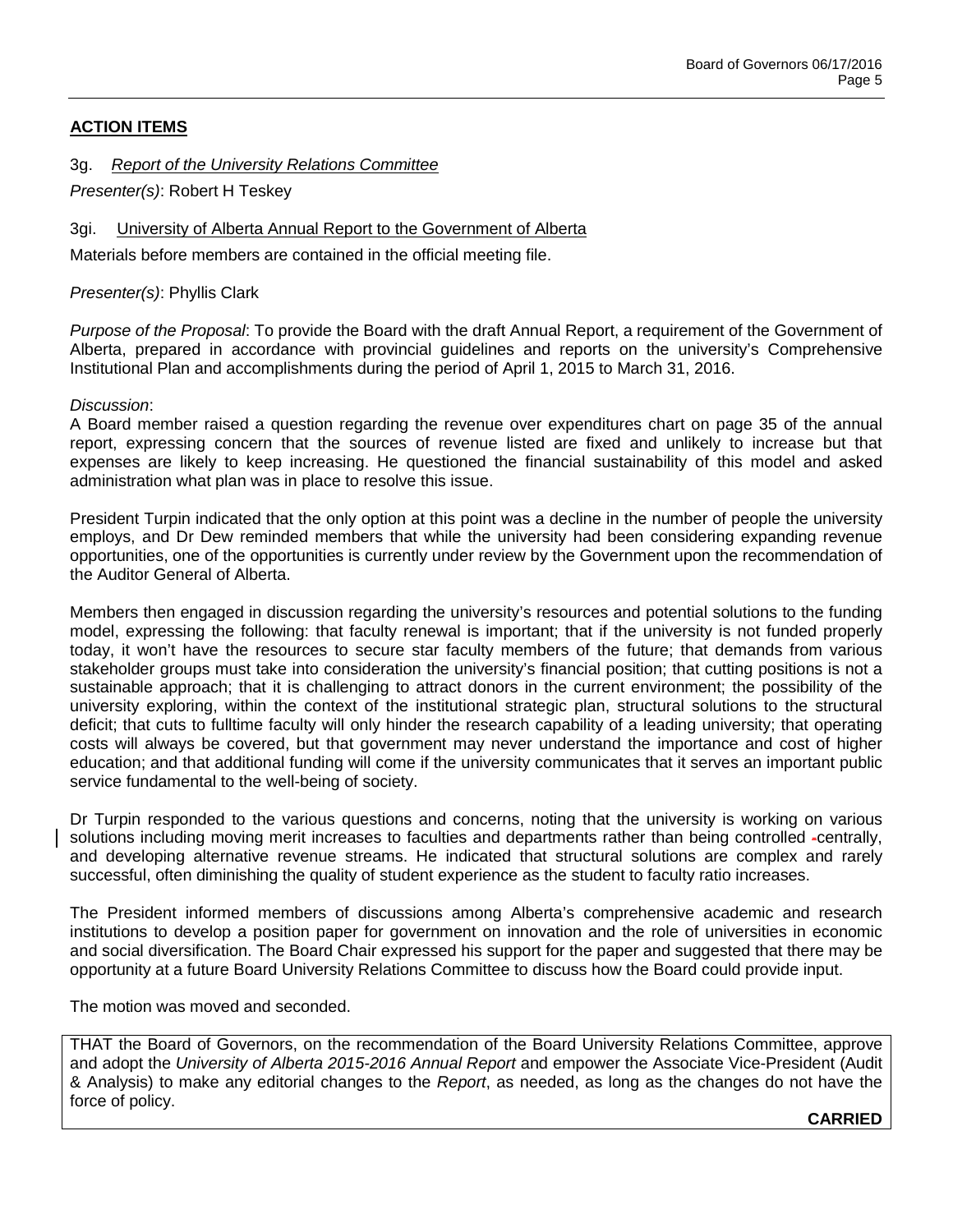## 4. *Report of the Learning and Discovery Committee*

*Presenter(s)*: Shenaz Jeraj

4a. Institutional Strategic Plan: For the Public Good

*Presenter(s)*: David Turpin; Steven Dew

*Purpose of the Proposal*: To establish a new strategic direction for the institution under the leadership of the President and Provost & Vice-President (Academic).

### *Discussion*:

Dr Turpin introduced the item, noting that the Board had already seen the plan in its various draft forms and informing members that prior to coming to the Board for consideration, *For the Public Good* had been unanimously endorsed by General Faculties Council and the Board Learning and Discovery Committee.

He then reviewed the next steps in the process, including determining priorities, developing a set of qualitative and quantitative measures, and creating a transparent, effective, and sustainable annual institutional reporting process. He informed members that the territorial statement was the only outstanding component in the plan and was currently under development.

Dr Turpin responded to questions from Board members regarding the structure of reporting back to the Board on the determined metrics, plans to disseminate the plan to the community in an easily-consumable manner, plans to build in a process to regularly examine and review the plan's initiatives, how and when the President and Provost plan to activate the three immediate tasks listed on their memo to the community, how the President plans to maintain the momentum from the planning process, plans for qualitative measures, and how stakeholder groups will be consulted while the plan is animated.

Members expressed their support for *For the Public Good*, noting that the planning process had been thoughtful and inclusive and that students and staff could see themselves reflected in the plan. The President thanked Steven Dew, Anne Bailey, and Amy Dambrowitz and members of the Advisory Committee for their work on the plan over the past year.

The motion was moved and seconded.

THAT the Board of Governors, on the recommendation of the Board Learning and Discovery Committee and General Faculties Council, approve the Institutional Strategic Plan: *For the Public Good*, as set forth in Attachment 1, to be effective upon approval, and empower administration to make any editorial changes to the plan, as needed, as long as the changes do not have the force of policy.

### **CARRIED unanimously**

### 5. *Report of the Board Chair*

*Presenter(s)*: Michael Phair

### 5a. Committee Appointments

*Presenter(s)*: Marion Haggarty-France; Michael Phair

*Purpose of the Proposal*: To consider revisions to the annual appointment roster to Board Committees.

### *Discussion*:

The Chair presented his membership recommendations and noted that further changes would be necessary over the coming months as government appointments are made.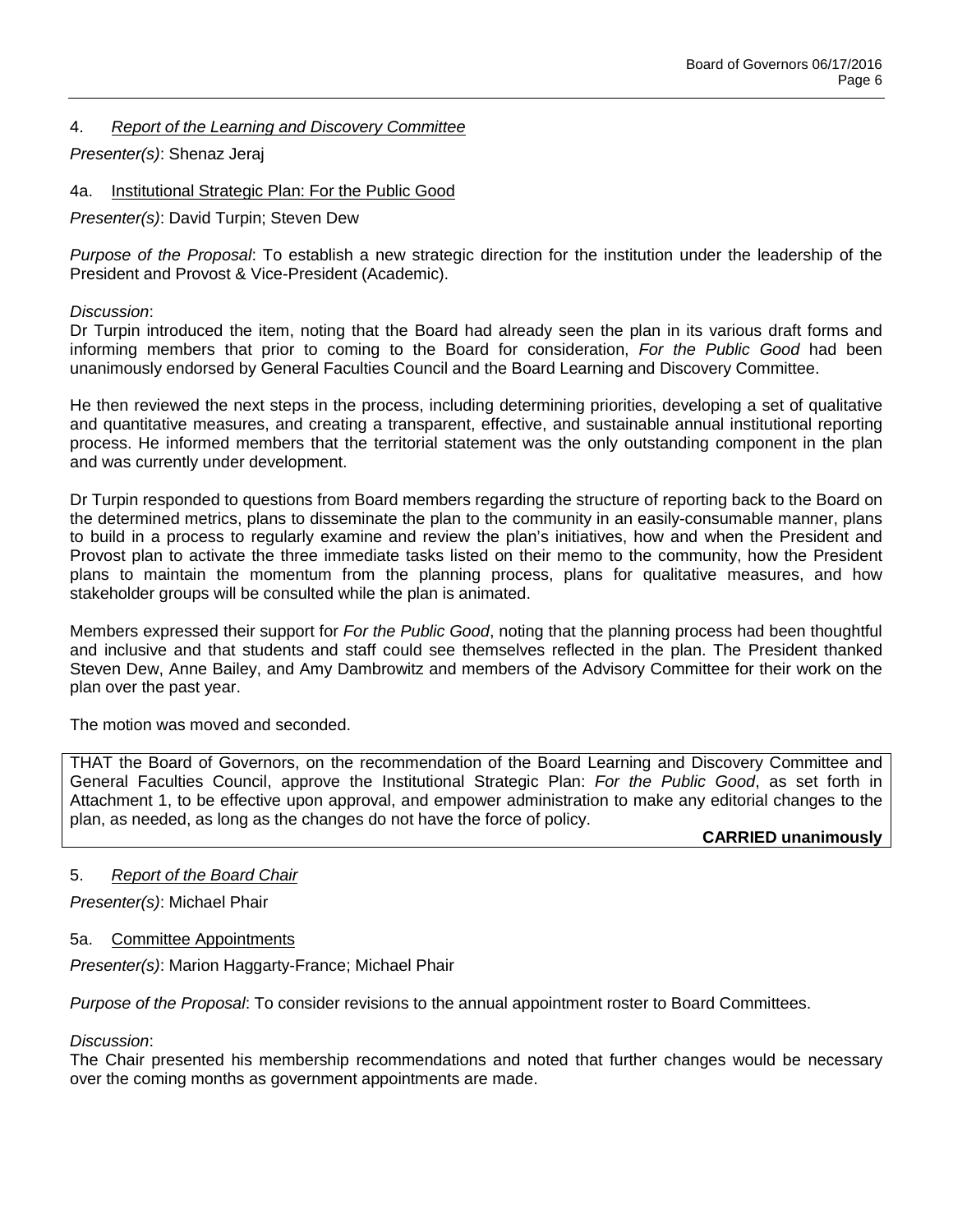Mr Teskey declared a conflict of interest for this item and excused himself from the meeting while the Board considered the proposal.

The motion was moved and seconded.

THAT the Board of Governors, on the recommendation of the Board Chair, Mr Michael Phair, approve Board Committee appointments, as set forth in Attachment 1 to the agenda documentation.

**CARRIED**

Mr Teskey returned to the meeting at this time.

### **INFORMATION REPORTS**

6. *Report of the Investment Committee*

*Presenter(s)*: David Lawson

6a. Investment Committee Annual Report

*Presenter(s)*: David Lawson; Ron Ritter

*Purpose of the Proposal*: For information/discussion.

*Discussion*:

At the invitation of the Board Chair, Mr David Lawson, Chair of the Board Investment Committee, reviewed the committee's report to the Board from its June meeting, noting that the Investment Committee manages roughly \$2 billion of investments. He indicated that the committee comprises dedicated, skilled and committed members and thanked Phyllis Clark and the administrative team for keeping them on track.

Mr Lawson reviewed highlights from the annual report, noting rates of return for the Unitized Endowment Pool (UEP) and non-endowed funds and stating that the fund's benchmark returned -4.4 percent, indicating UEP outperformance of 4.0 percent on a one year basis due to excellent management of funds during a rough market.

He informed the Board that the committee had engaged an external consultant to conduct an assessment of the University's investment management function against the best practices for funds of comparable size and that that review had concluded that it was a very well managed program with some recommendations for further growth.

In response to a question from the Board regarding whether the committee considers responsible investing and environmental criteria in their decisions, Mr Lawson indicated that responsible investing is a topic discussed regularly by the committee in terms of risk management and that investment managers are selected with those factors in mind, but that the committee welcomes guidance from the Board on this issue. Ms Clark indicated that the committee will be preparing a review of environmental, social and governance (ESG) investments to bring to the Board in the late fall.

7. *Report of the Safety, Health and Environment Committee*

*Presenter(s)*: Steven LePoole

7a. Strategic and Tactical Health and Safety Initiatives

*Presenter(s)*: Rob Munro

*Purpose of the Proposal*: For information/discussion.